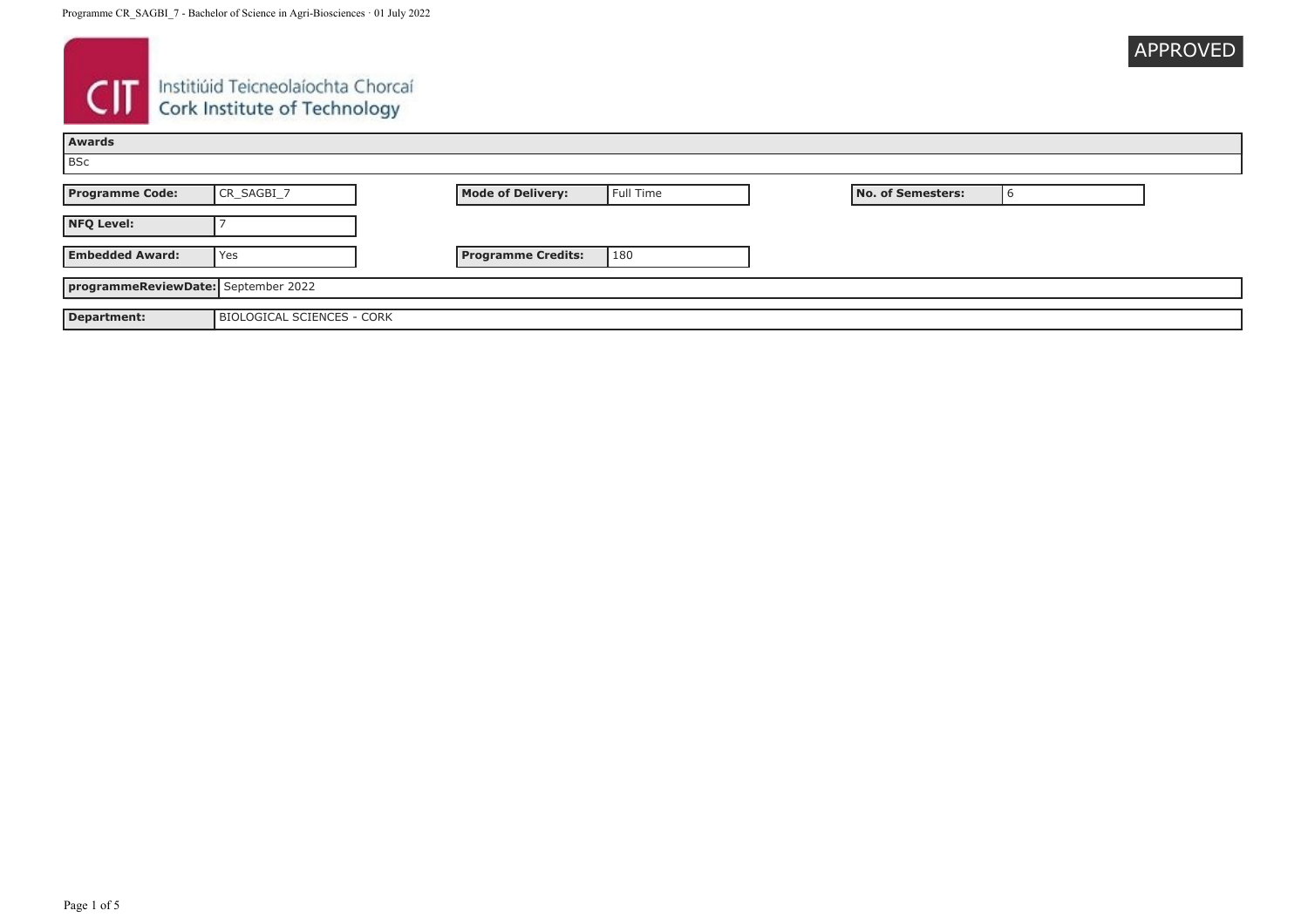## Programme Outcomes

Upon successful completion of this programme the graduate will be able to demonstrate... :

|                 |                        | <b>PO1</b> Knowledge - Breadth                                                                                                                                                 |
|-----------------|------------------------|--------------------------------------------------------------------------------------------------------------------------------------------------------------------------------|
|                 | (a)                    | A comprehensive knowledge of the theories, concepts and methods related to agri-biosciences                                                                                    |
|                 | PO2   Knowledge - Kind |                                                                                                                                                                                |
|                 | (a)                    | An ability to link the theoretical knowledge of subject areas related to agri-food production to the practical skills required to test, interpret and critically analyse data. |
|                 |                        | <b>PO3</b> Skill - Range                                                                                                                                                       |
|                 | (a)                    | The ability to gather information from a variety of sources, analyse and evaluate evidence and present a clear conclusion in written and oral forms.                           |
|                 |                        | <b>PO4</b> Skill - Selectivity                                                                                                                                                 |
|                 | ' (a)                  | Evaluate complex problems related to agri-food industries and exercise appropriate judgement in these situations.                                                              |
| <b>PO5</b>      |                        | Competence - Context                                                                                                                                                           |
|                 | (a)                    | The ability to use practical and professional skills appropriate to the field of agri-biosciences.                                                                             |
| <b>PO6</b>      |                        | Competence - Role                                                                                                                                                              |
|                 | (a)                    | The ability to work ethically and autonomously as a member of a team and to supervise staff in a well-defined work setting.                                                    |
| PO <sub>7</sub> |                        | Competence - Learning to Learn                                                                                                                                                 |
|                 | (a)                    | The ability to identify and address learning needs at the professional and personal levels in the workplace.                                                                   |
| PO <sub>8</sub> |                        | Competence - Insight                                                                                                                                                           |
|                 | (a)                    | The ability to analyse the context in which agri-food industries operate, and defend the need for high standards in professional practice                                      |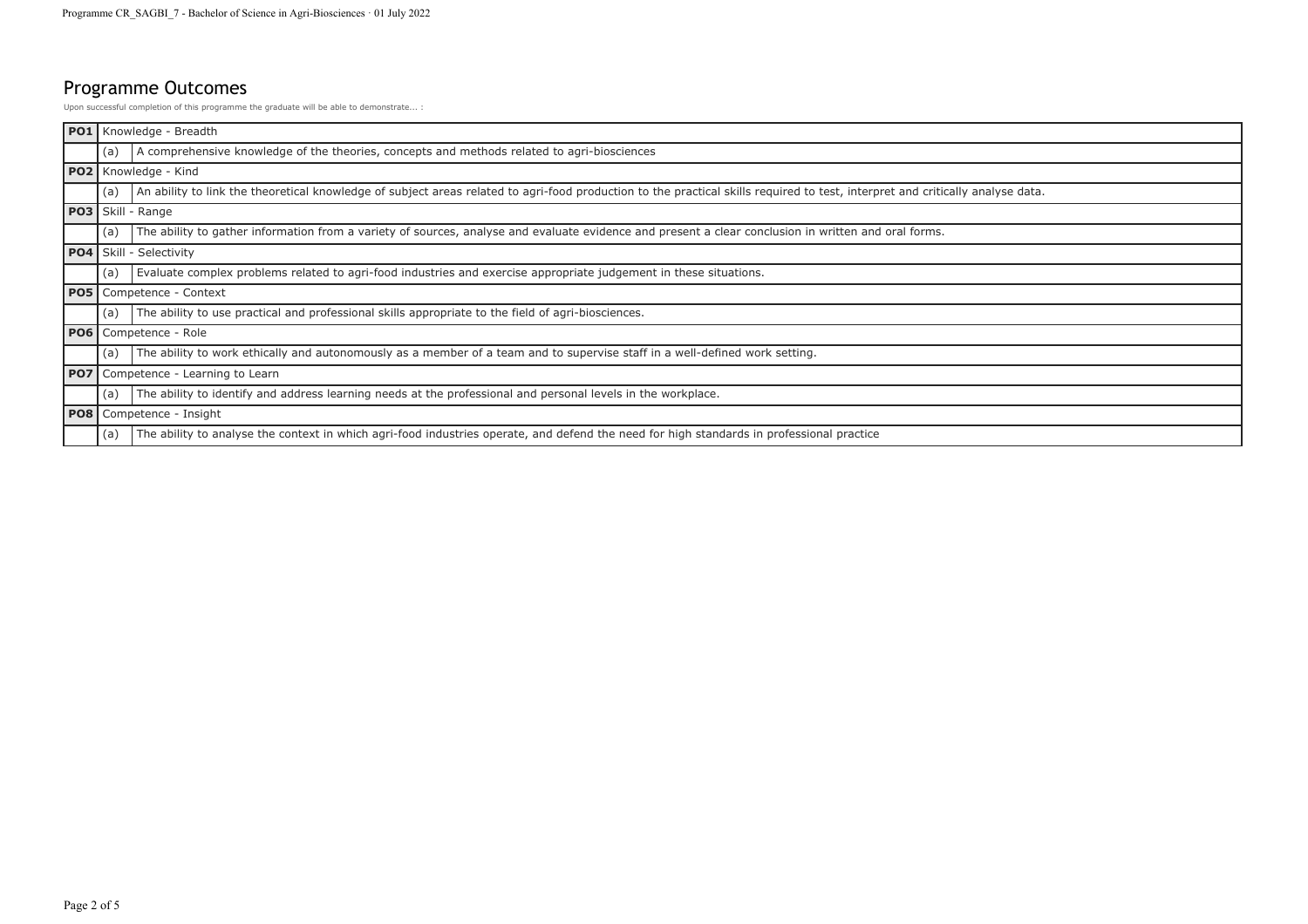### Semester Schedules

#### Stage 1 / Semester 1

| Mandatory       |                                         |  |
|-----------------|-----------------------------------------|--|
| Module<br>Code  | Module Title                            |  |
|                 | CMOD6001 Creativity Innovation&Teamwork |  |
|                 | PHOL6007 Animal & Plant Physiology      |  |
| <b>BIOL6003</b> | <b>Laboratory Operations</b>            |  |
|                 | MATH6056 Maths for Biological Sciences  |  |
|                 | CHEM6011 Biological Chemistry 1         |  |
| <b>BIOL6007</b> | <b>Biomolecules and Cells</b>           |  |

#### Stage 1 / Semester 2

| Mandatory      |                                               |  |
|----------------|-----------------------------------------------|--|
| Module<br>Code | Module Title                                  |  |
|                | BIOM6001 Microbes, Enzymes & Energy           |  |
|                | AGRI6025   Agri-Food Production               |  |
|                | CHEM6009 Biological Chemistry 2               |  |
|                | STAT6013 Biostatistics and Probability        |  |
|                | PHYS6044   Heat and Light                     |  |
| Elective       |                                               |  |
| Module<br>Code | Module Title                                  |  |
|                | <b>BIOT6001</b> Introduction to Biotechnology |  |
|                | FREE6001 Free Choice Module                   |  |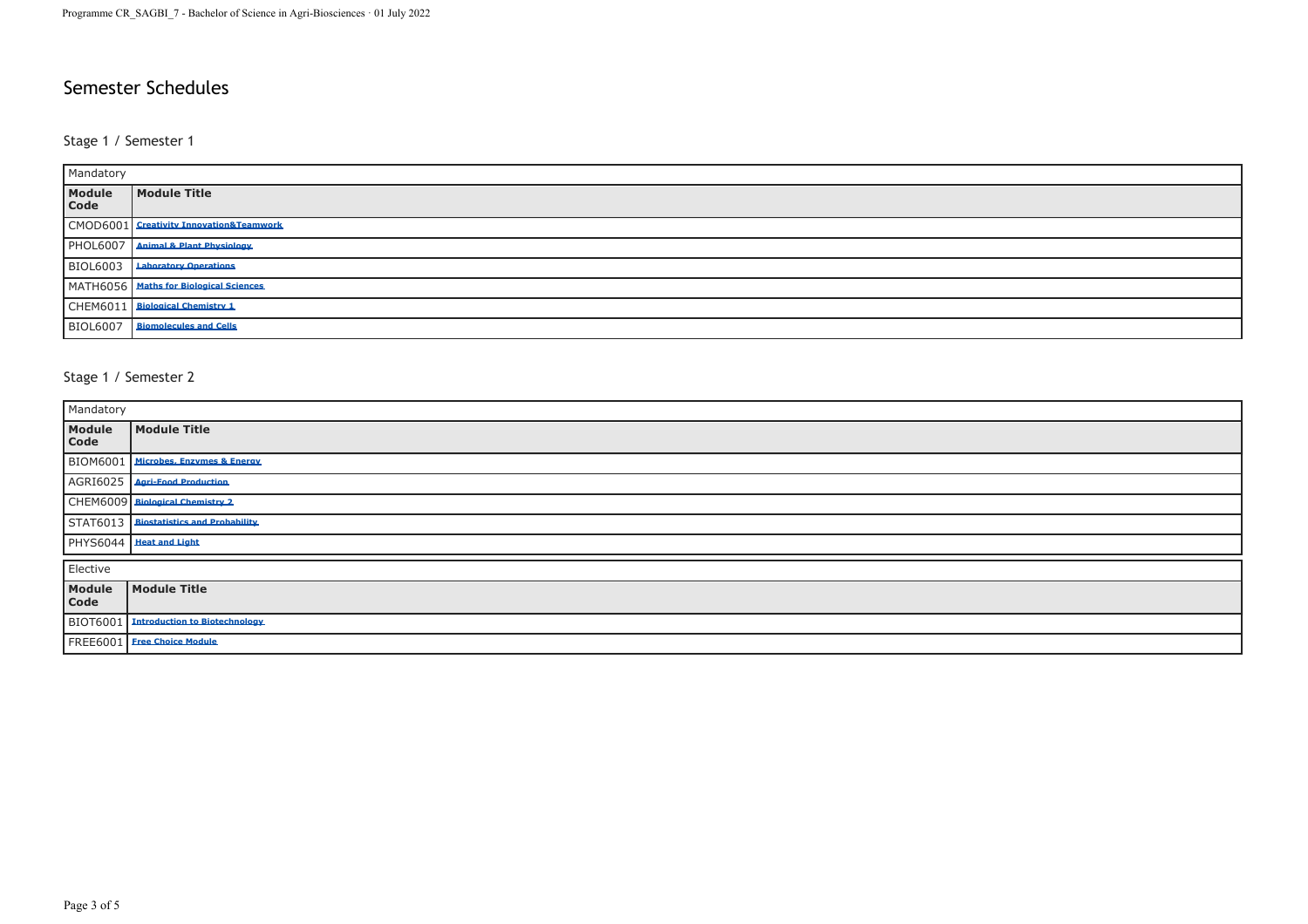#### Stage 2 / Semester 1

| Mandatory               |                                      |  |  |
|-------------------------|--------------------------------------|--|--|
| Module<br>Code          | <b>Module Title</b>                  |  |  |
|                         | BIOT6008 Environmental Biotechnology |  |  |
|                         | BIOM6006 Microbial Diversity         |  |  |
|                         | BIOL6024 Structural Biochemistry     |  |  |
|                         | BIOT6002 Immunoanalysis              |  |  |
| AGRI6021   Soil Science |                                      |  |  |
| Elective                |                                      |  |  |
| Module<br>Code          | Module Title                         |  |  |
|                         | FREE6001 Eree Choice Module          |  |  |
|                         | BIOT6012 Mammalian Biotechnology     |  |  |

#### Stage 2 / Semester 2

| Mandatory |                                                |  |
|-----------|------------------------------------------------|--|
|           | Module Module Title                            |  |
|           | BIOL6017 Metabolic Biochemistry                |  |
|           | <b>BIOT6005</b> Introduction to Quality System |  |
|           | BIOT6013 Agri-Biotechnology                    |  |
|           | BIOM6007 Bacteriology                          |  |
|           | BIOT7002 Bioanalytical Techniques              |  |
| Elective  |                                                |  |
|           | Module Module Title                            |  |
|           | BIOT6011 Computational Biology                 |  |
|           | FREE6001 Free Choice Module                    |  |